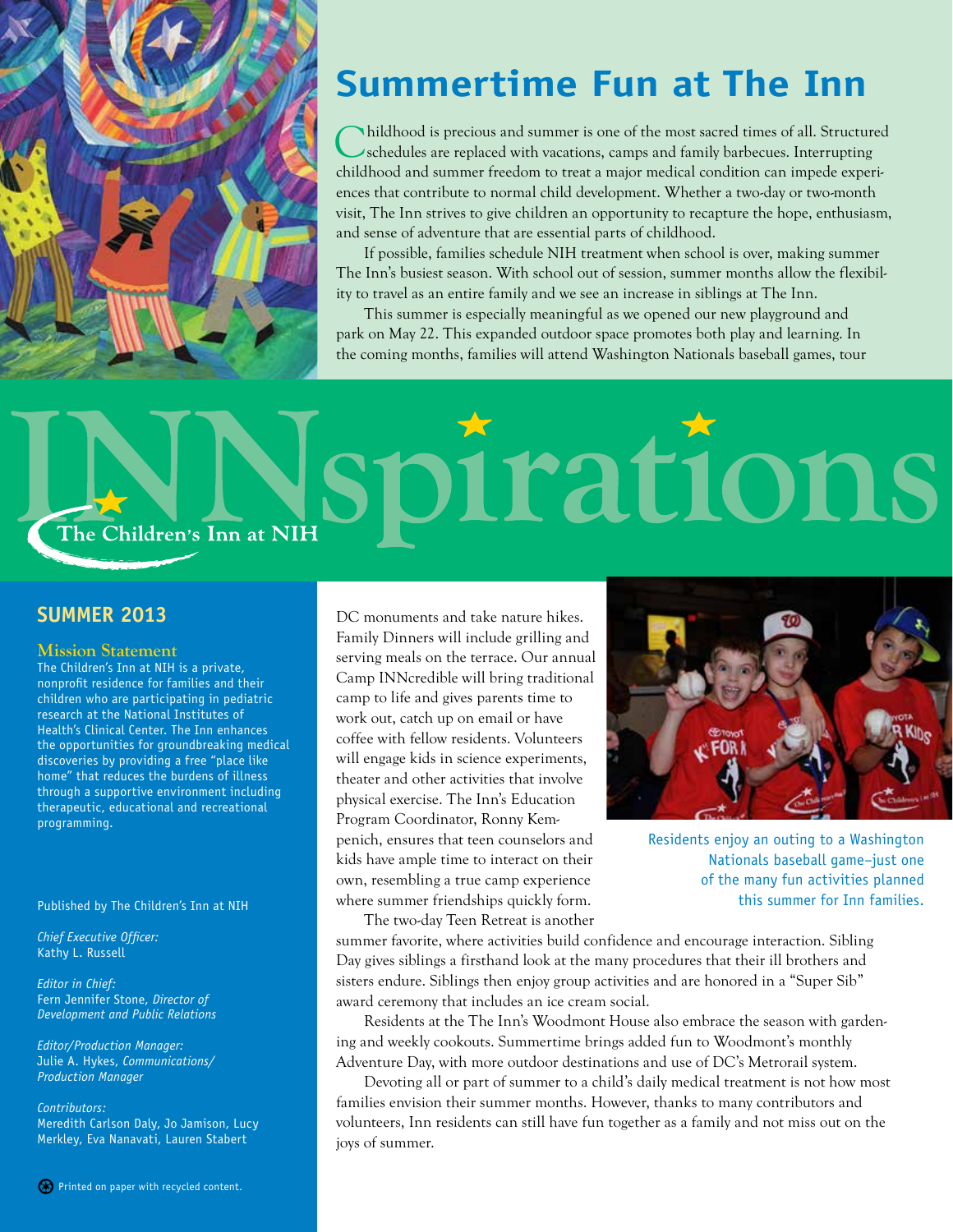## **INNspirational KIDS**



Majida, Majed, and Atidal Taleb

### From Beirut to Bethesda: Teen Creates Her Own Beat

usic pumps through Majida Taleb's heart. The rhythms and beats have kept the 18-year-old Lebanese teen humming and hopeful through much of her challenging childhood. Her health troubles began as an infant. She repeatedly fell ill with ear infections and fevers. Majida was never afflicted by anything too serious, but there was always something, says her mother, Atidal.

At age six, doctors told Atidal and her husband, Majed, that their daughter might have leukemia. A blood test instead revealed another serious, life-threatening diagnosis: Job's Syndrome, a rare genetic immune disorder. Doctors told the family they had never seen a case before in Lebanon. For four years, Atidal traveled back and forth between her homeland of Canada and Lebanon, searching for a second opinion and successful treatment. Majida needed costly IV medicines every three months, but finding and affording the medicine wasn't easy.

On her 13th birthday, September 21, 2007, Majida was hospitalized for two months as doctors tried to contain a viral infection. "Doctors let her go [home] because they didn't think she would make it,'' Atidal said.

In 2011, after a decade of tests and theories in Lebanon and in Canada, the Talebs came to the US for the first time, leaving Majida's younger brother and sister behind with family. At the National Institutes of Health, she was diagnosed with Dock8 deficiency, a gene mutation, and was one of a few young adults to receive a bone marrow transplant. Atidal was quickly reassured as doctors at the NIH had seen cases like this before.

At The Inn and The Woodmont House, they feel at home. "You're not a stranger here," Atidal says. "Being at home is not just a bed to sleep in or a roof over your head, it's a feeling,'' she says. "Thank you for making us feel at home." Though she lost her hair from chemotherapy, Majida is feeling strong and able to pursue her love of music. Bach to Rock, a Bethesda music school, offered Majida free guitar lessons. On Sunday afternoons, she walked with her dad to the studio for lessons. To the enjoyment of staff at The Woodmont House, she often practiced the iconic American song "Sweet Home Alabama.''

An avid cook, who recently spent three days preparing an elaborate, authentic Lebanese meal for Inn families and staff, Atidal delights in watching her daughter flourish. "She is beating the odds," she says.



## Susan Penfield Joins Children's Inn Board

The Children's Inn at NIH welcomes Susan Penfield, Executive Vice President at Booz Allen Hamilton, to the Board of Directors. Susan leads the firm's Civil Health business and has more than twenty years of strategy development and technology delivery experience. She is a specialist in the management and strategic use of information technology within the national health industry.

Susan has provided consulting services to every major federal health-related organization in the US and is a leader in health reform initiatives within both the federal and nonprofit communities. She holds a B.S. degree in Technology Management from Lock Haven University in Pennsylvania and a certificate in management from Northwestern's Kellogg School of Business.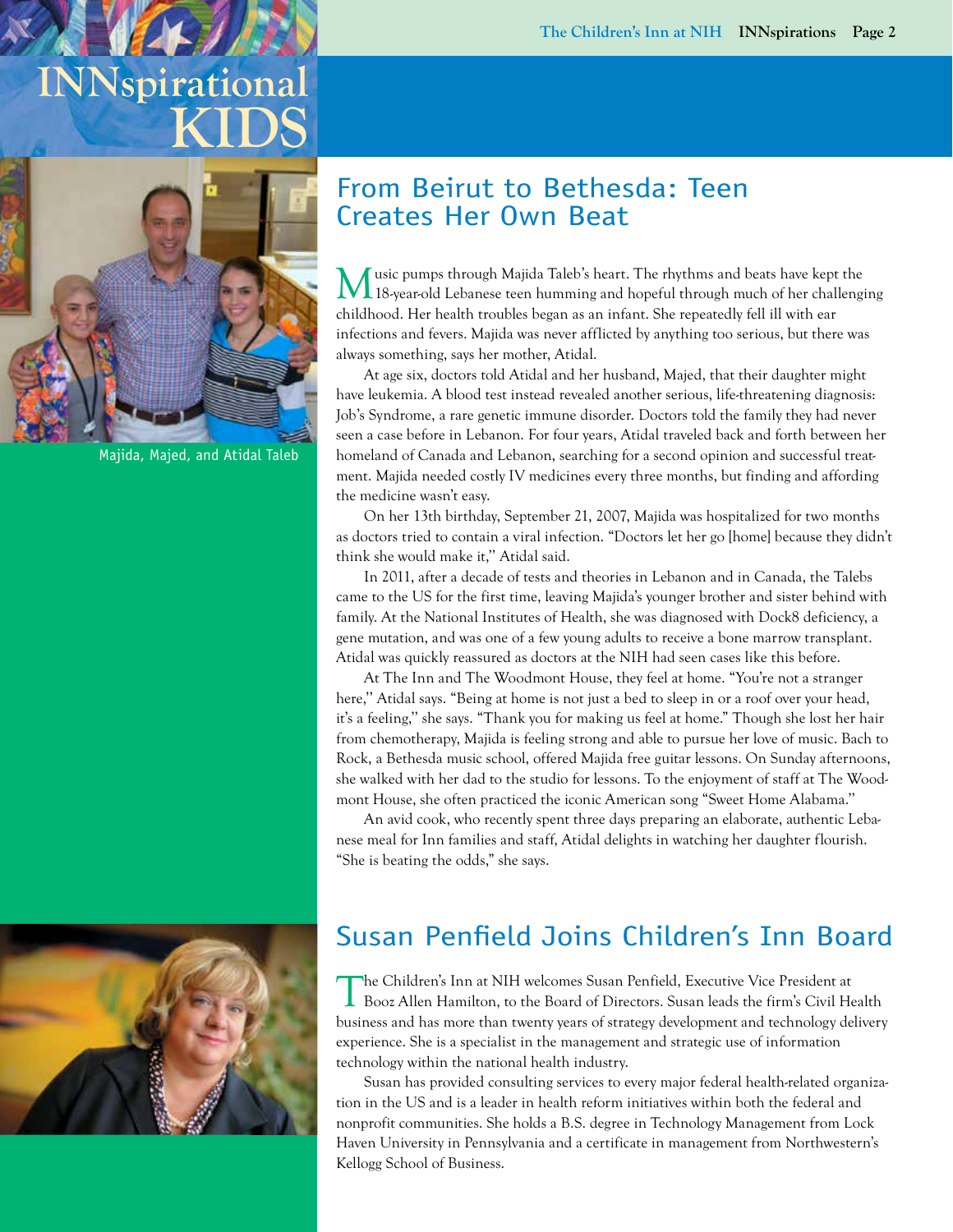# **INNspirational EVENTS**



Left to Right: Dr. Lee Helman, Scientific Director for Clinical Research, NIH and Chair, Children's Inn Board of Directors; Alysin and Avery Ayan; Zach Peters, Dr. Francis Collins, NIH Director; and Dr. Anthony Faucci, Director, National Institute of Allergy and Infectious Diseases, NIH.

### AFCEA Bethesda Gala: 15 Years Strong

On March 23rd, the Armed Forces Communications and Electronics Association (AFCEA) Bethesda Chapter celebrated its 15th anniversary of supporting The Inn at their annual "A Night for the Children" gala. Nearly 1,200 people, representing all areas of the federal information technology communities, gathered at the Washington Marriott Wardman Park in Washington, DC to generously contribute their time and financial support towards making a real difference in the lives of Inn families. Under the excellent leadership of Gala Chair, Diane Pearson, and Gala Vice Chair, Susan Penfield, the event raised \$840,000 for The Inn.

Inn resident, Zach Peters, 23, took the stage and impressed the crowd as he spoke confidently about the serious genetic illness, Congenital Adrenal Hyperplasia, that has been bringing him and his family from their home in Ohio to the NIH for the past 20 years. A bubbly and excited 8-year-old Inn resident from Florida, Avery Ayan, and her mother Alysin, joined him on stage. Alysin spoke of Avery's journey to find a name for the disease that caused her to become very ill shortly after birth in 2004. Last July, doctors at the National Institute of Allergy and Infectious Diseases diagnosed Avery with an extremely rare autoimmune disorder called RALD, a disease similar to leukemia.

The high-tech community delighted in a lively and enchanting evening emceed by Inn Board Member, Cokie Roberts, that included dancing, casino games, and silent and live auctions. This annual gala has become The Inn's single largest financial source over the last fifteen years thanks to the amazing efforts of AFCEA Bethesda and our generous sponsors, including: Diamond: Lockheed Martin; Platinum: Booz Allen Hamilton, Deloitte, Hygeia Solutions Partners; Gold: Microsoft, SRA International, Inc., Sapient; Silver: DMI, Hewlett-Packard, Northrop Grumman; VIP Reception: Deltek, Optum, RTI International; 15th Year Celebration: PricewaterhouseCoopers.



Michael Dendas with Young Ambassadors Council President and Inn Board Member Beth Maloney at the second annual WINNter Affair to benefit The Children's Inn at NIH.

### Second Annual A WINNter Affair

The Inn's Young Ambassadors Council (YAC) knows the trick for beating the winter blues: throw a great party for a great cause! On February 23, the YAC hosted the 2nd annual A WINNter Affair gala, where nearly 300 young professionals danced the night away under the twinkling light display of House of Sweden in Washington, DC. The event raised more than \$30,000 to support The Inn's mission.

Young Ambassador Michael Dendas has a personal connection to The Inn – his cousin was a patient at the NIH many years ago and he stayed with her family at The Inn during her visits for treatment. Michael graciously offered to speak at A WINNter Affair, explaining why he believes in the work the YAC is doing and sharing his family's experience with The Inn. "The Council offers you a way to volunteer, with both time and money, to benefit one of the most amazing causes there is," Michael said. "The Inn offered my cousin an environment of compassion, understanding, and normalcy. If you visit The Inn yourself, I promise you will see its magic."

A WINNter Affair is just one of many initiatives organized by the Young Ambassadors Council. The YAC hosts multiple community outreach and fundraising events annually, along with quarterly volunteer projects that provide a unique opportunity for young adults to volunteer at The Inn alongside their peers. Visit www.childrensinn.org/ youngambassadors to learn more.